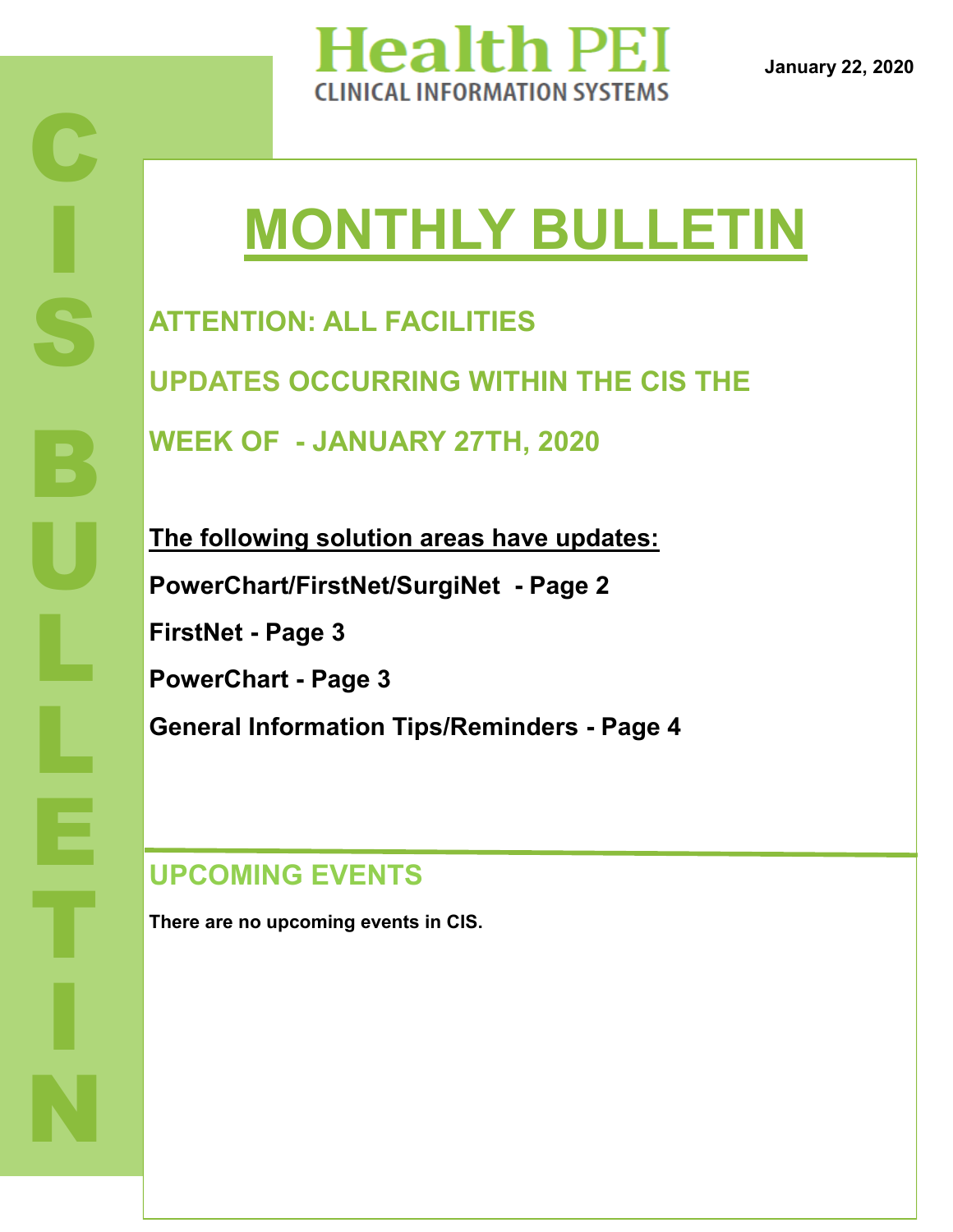# **Health PEI INICAL INFORMATION SYSTEMS**

### **PowerChart/FirstNet/SurgiNet Updates:**

**Explorer Menu for Reporting -** Is being retired and will be replaced by the Reporting Portal on the PowerChart/FirstNet/SurgiNet toolbar and can be added to app bar.

- Both icons will remain on the toolbar until Feb 24, 2020 at which time Explorer Menu will be removed.
- A first time setup is required when you first access Reporting Portal.
- It's recommended you setup your favorites in the Reporting Portal prior to Feb 24th.

A Quick Reference Guide will be distributed within each facility.

### **Update to ARO Documentation -** Approved by Infection Control Practitioners



### **Allied Health: Physiotherapy New Form -** Vestibular Assessment in Ad Hoc Charting PT Folder

| √ B O │ S @ ↑ ↑ │ ® ⊠  ⊵                                                                                                                                                                        |           |                                          |                                                                                                                                                                                   |                                                                                                                                                                                                                           |
|-------------------------------------------------------------------------------------------------------------------------------------------------------------------------------------------------|-----------|------------------------------------------|-----------------------------------------------------------------------------------------------------------------------------------------------------------------------------------|---------------------------------------------------------------------------------------------------------------------------------------------------------------------------------------------------------------------------|
| *Performed on:<br>÷v<br>2019-Dec-31                                                                                                                                                             | ÷<br>1340 |                                          |                                                                                                                                                                                   |                                                                                                                                                                                                                           |
| Subjective Vestibular Assessment                                                                                                                                                                |           |                                          |                                                                                                                                                                                   |                                                                                                                                                                                                                           |
| PT Health History                                                                                                                                                                               |           |                                          |                                                                                                                                                                                   | <b>Subjective</b>                                                                                                                                                                                                         |
| <b>PANAS</b><br>Musculoskeletal Assessment<br><b>Oculomotor Assessment</b><br>Additional Vision Screening<br>Vestibular/VOR Assessments<br>Motion Sensitivity Testing<br>Mobility/Gait Training |           | <b>Reason for Referral</b>               | <b>Breathing exercises</b><br>Chest / Respiratory Physiotherapy<br>COPD education<br>COPD Exercises<br>Deconditioning<br>Decreased balance<br>Decreased mobility<br>Decreased ROM | Decreased strength<br>Fall Risk Assessment<br>History of Falls<br>□ Mobilization and/or Ambulation<br>Abnormal tone/spasticity<br>Musculoskeletal post fracture<br>Aerobic conditioning<br>Musculoskeletal post-operative |
| Modified Clinical Test of Sensory Interal<br>Clinical Impression/Problem List/Treatr                                                                                                            | General   | <b>Additional Reason</b><br>for Referral |                                                                                                                                                                                   |                                                                                                                                                                                                                           |

**Encounter Location Viewer -** This application will be available to certain positions - Nurse, Nurse Manager and Ward Clerk. The application allows you to track patients throughout your institution as well as keep an online record of each location associated with an encounter. D Encounter Location History Viewer A Quick Reference Guide will be distributed within each facility

Reporting Portal **B** Explorer Menu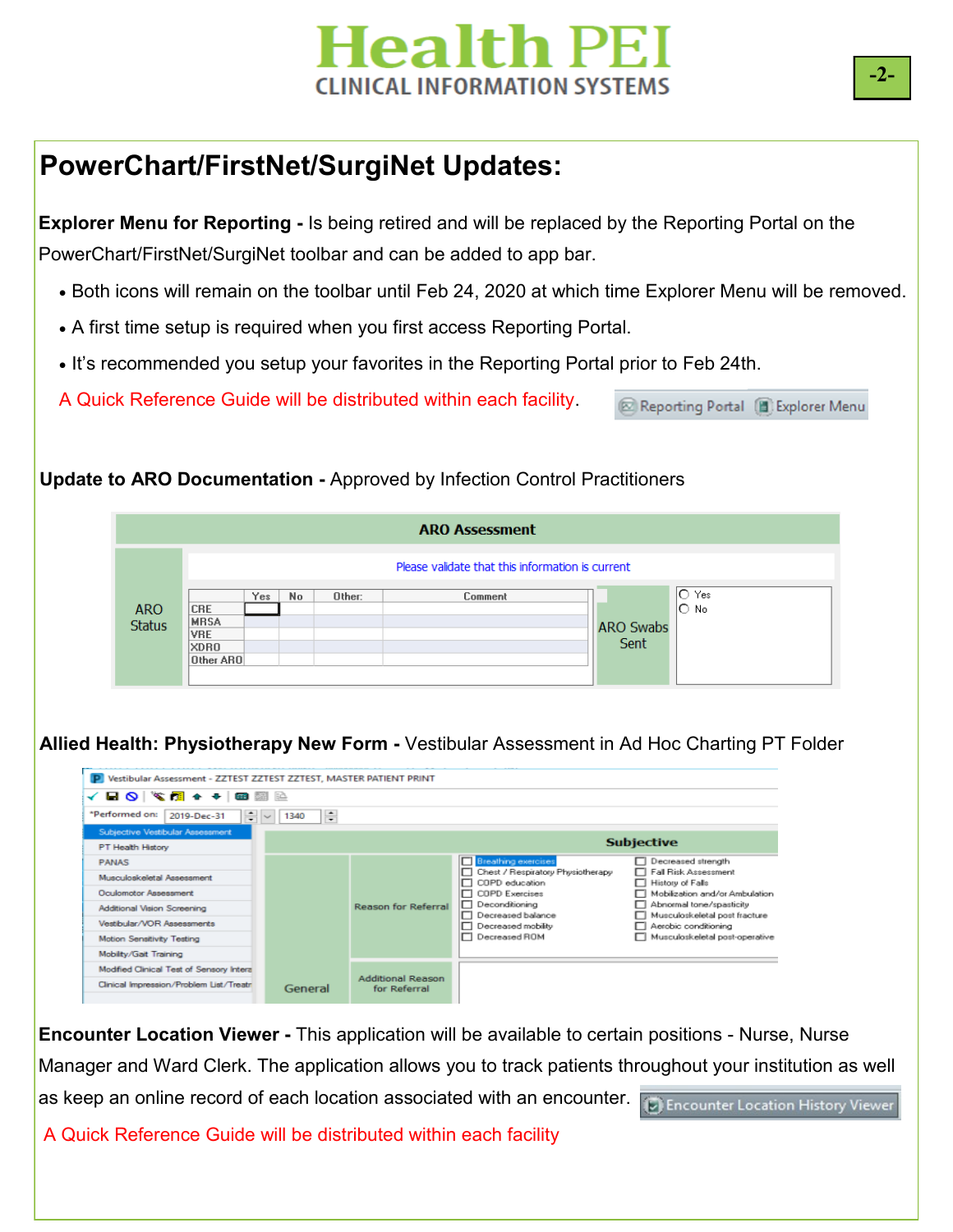# **Tealth PEI INICAL INFORMATION SYSTEMS**

### **FirstNet Updates:**

### **Western Hospital Virtual Care ER Decanting Pilot**

Starting Feb 26th the WH ER will be piloting an ED decanting program which will see PEI licensed physicians managing some appropriate CTAS level 4/5 patients virtually. Nursing will be documenting a summary of the visit under the Virtual care documentation folder using the Virtual Care ED Nursing Progress note.



### **Power Chart Updates:**

### **Updated Adult Admission Assessment and History - New Form**

### **Canadian Health Outcomes for Better Information and Care (C-HOBIC) assessment.**

During the release week in February, staff will be transitioning to a revised Adult Admission Assessment and History. The content of these forms has been reduced based on an assessment of the usage of the data fields by nursing staff across PEI last summer. In addition, staff will be competing the Canadian Health Outcomes for Better Information and Care (C-HOBIC) assessment. C-HOBIC has been a pilot project at KCMH Medical and PCH Surgical Units for the past 12 months. The C-HOBIC assessment introduces a standardized, common language for patient assessment and documentation for nursing sensitive outcomes. It will help nursing staff develop a care plan for patient care and it provides evidence of the role nursing plays in patient outcomes in acute care. Clinical Educators are receiving education January 24th and January 29th, with educational sessions , information being presented to front line staff in the weeks to follow.